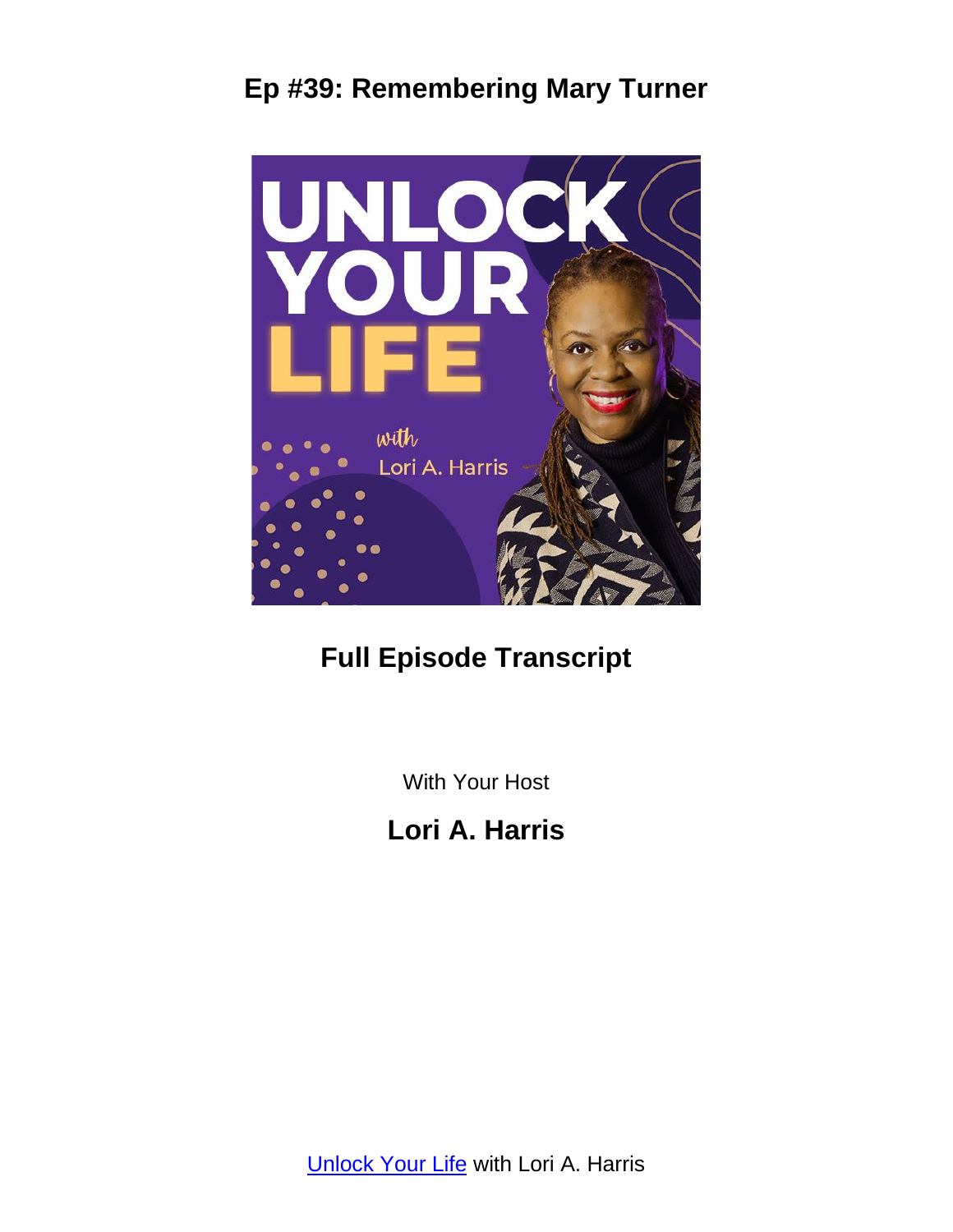It's the very last day of March. International Women's History Month. Today, I want to speak the name in honor, Mary Turner. Mary Turner was a pregnant woman, eight months pregnant, and she suffered a terrible and tragic death. She was lynched. I'm going to tell you a little bit about her, tell you why I think it's worthy of stopping and speaking her name, and give you tools and tips you need to keep the revolution going. Let's get started.

Welcome to the *Unlock Your Life* podcast, a podcast for highly successful visionary women who want more out of life. If you feel that ache of unfulfillment in your soul, you're in the right place sis. Join life mastery consultant Lori A. Harris as she teaches you how to stop living for others and finally put yourself first. Let's dive into today's show.

So it has been a very historic month. This month we saw and witnessed the confirmation hearings for Ketanji Brown Jackson. Judge Jackson is poised to become the next United States Supreme Court Justice. We watched as she was interrogated. She definitely handled each question posed to her. While the senators yelled and disparaged her, she kept her cool.

She provided thoughtful, nuanced answers that encourage all of us listeners to think, what is the job of a judge? What do we look for in a judge? What is the purpose of sentencing? What is the purpose of prison? How does one consider justice from both the point of view of a perpetrator, a defendant, and a victim? How does a judge do all of those things? She provided us with a little bit of insight.

I found it to be quite powerful. Because there was a time when I was like her. I was a public defender. I worked in the courts. I was working to try to help the court understand another way of looking at things. Help juries to understand another way to see the facts. Help fact finders and judges decide what should happen in any given case. Quite frankly, I left that work because they found it painful.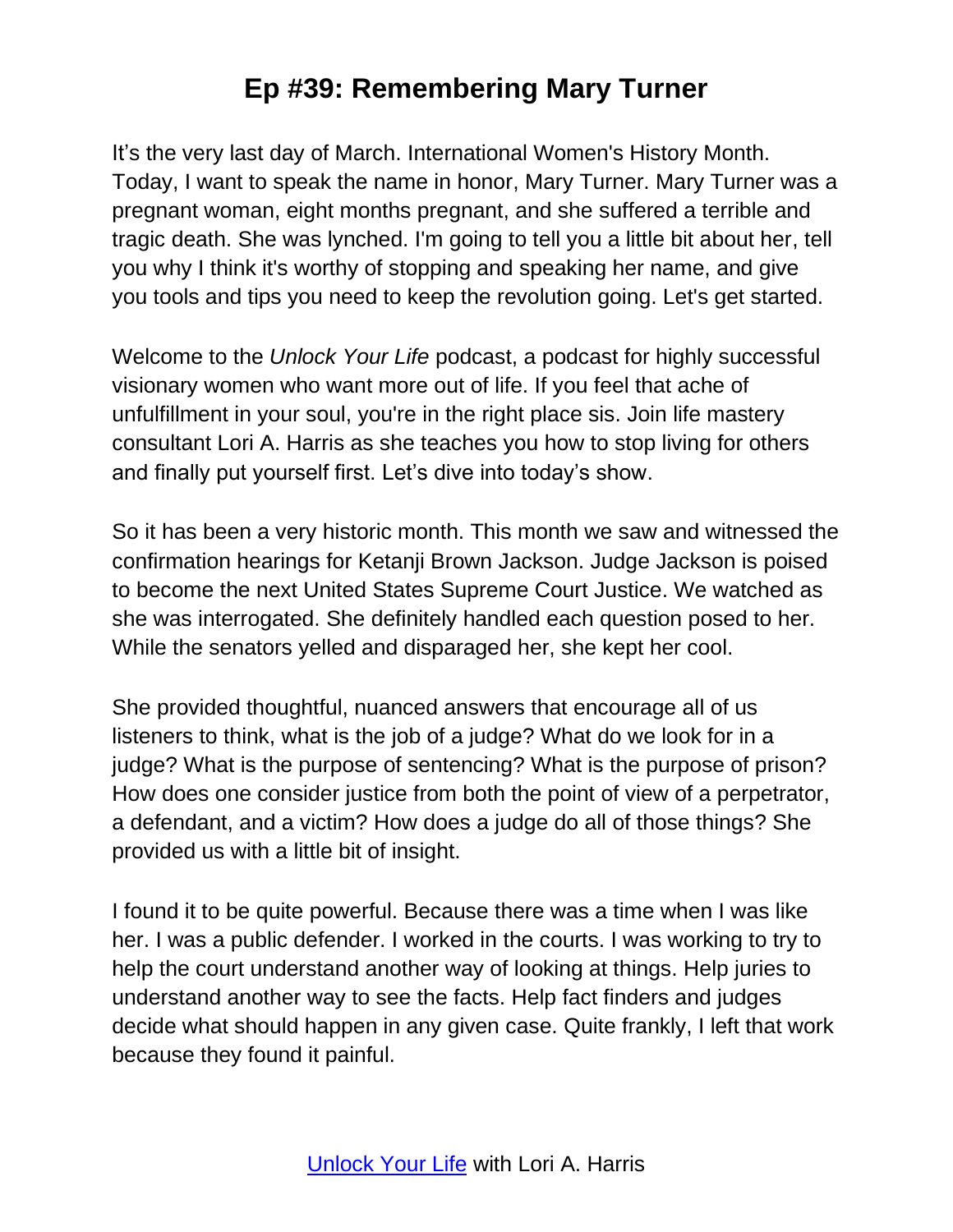With Judge Jackson this week, we were able to get a little glimpse into her world, and what it's like for her as a judge. She gave us a little bit of insight of how difficult it is to handle troubling cases, and what it does to one's psyche. How it affects you, and how you might, in fact, take those images home with you. The things that get imprinted on your mind.

I was impressed with her ability to stay even-keeled, to make note of the parts of the job that are painful, yet she's still standing and was able to stay inside the work. Many of the people who listen to this podcast are people who care and who are doing work that helps them to serve in the community.

Now, just as Judge Jackson provided us with a little bit of insight as to what it's like to be a bench officer, she also, with the questions posed to her by various senators, gave a little bit of insight of why it's extraordinary that she finds herself in this place. It is the result of much hard work by her, and survival of those who went before her. Much hard work of her parents, grandparents, and all of her ancestors, who living on the North American continent had to survive a brutal system of chattel slavery in order to be where she finds herself today.

One thing that is a part of our history that still continues to this day is lynching. There are a number of people—activists, workers, law enforcement, attorneys, and journalists—who are working to eradicate and shine the light of truth on lynching as it continues to be our problem here in the United States.

So what is lynching? Lynching is an extrajudicial killing by a group. It's most often is to characterize an informal public execution by a mob in order to punish an alleged wrongdoer, to punish a transgressor, to intimidate somebody who may or may not have been convicted of a crime.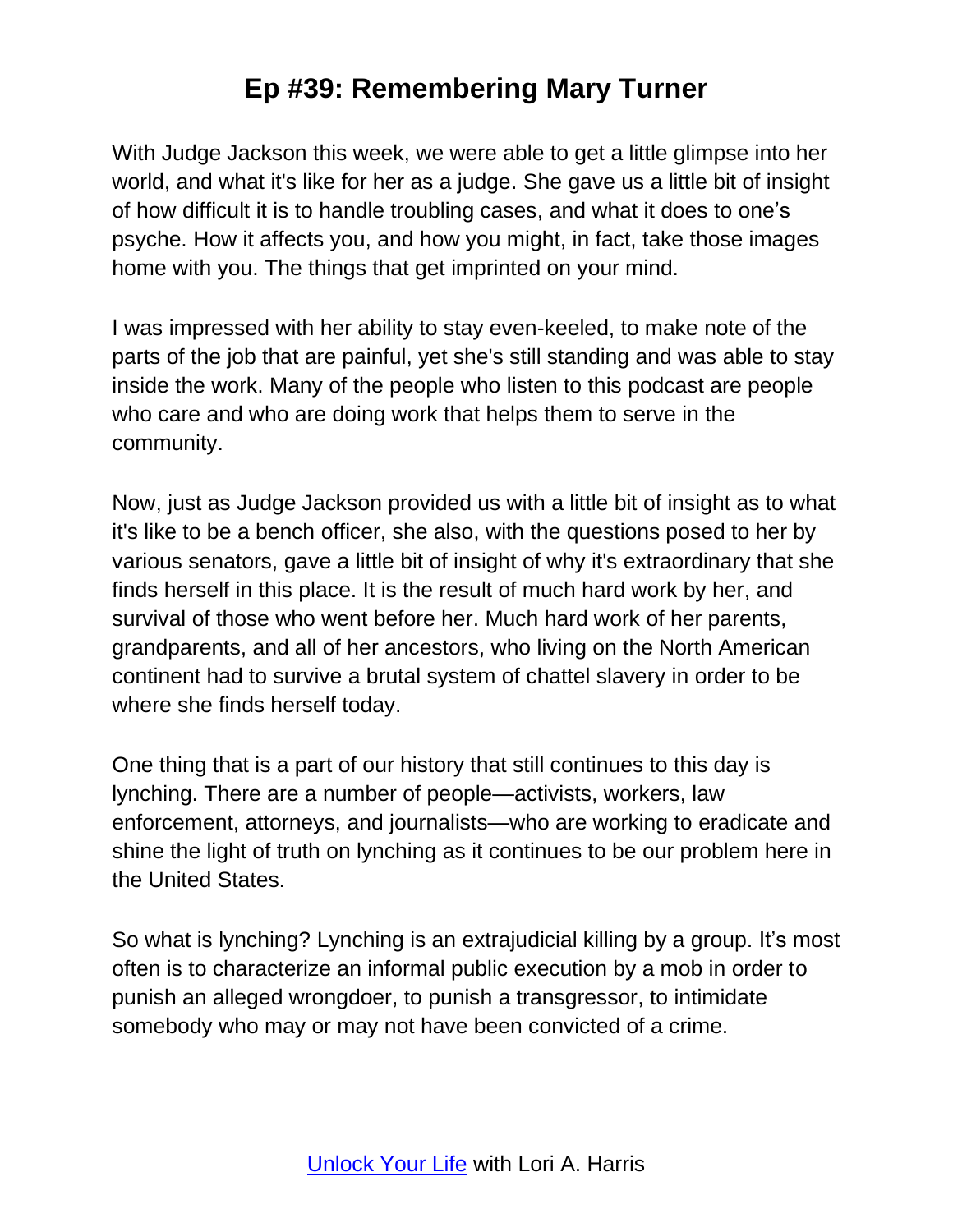So what about Mary Turner? Who is Mary Turner? Mary Turner was a victim of the lynching rampage of 1918. Mary Turner is a 21 year old woman that had the temerity to complain when her husband was lynched as part of the group of 11 people who were killed at that time. They targeted her because she spoke out against the murder of her husband, who was wrongfully murdered by this mob.

This mob watched by several hundred people witnessed her infant child be cut out of her belly, stomped to death, and she witnessed it too. Then she was killed. So I just think it's important to remember these things and to say them out loud lest we forget. On March 28, 2022, legislation the Emmett Till Antilynching Act was presented to President Biden for signature.

It could be tempting to say, "Oh, well, that doesn't matter. That doesn't happen anymore." But actually, it is still happening. There are still people disappearing. Between the year 2000 and today, there are some nine people who have been found hanging and died under suspicious circumstances, which leads investigators to believe that these people were in fact lynched as well.

So it matters because it's still happening today. I don't want to ever suggest that this is an African American problem or a Black people problem. It is not. While it's true that most reports of lynching usually involved African American male victims, it's an epidemic that is extended to communities of color including Chinese-Americans and Mexican-Americans. Just as it happened in 1918, in Georgia in January of 1918, there was a mass lynching in which Texas Rangers and ranchers destroyed an entire Mexican-American village. An entire village.

So it's important for us to remember and to stand for justice. We celebrate Justice Ketanji Brown Jackson. We celebrate senators who keep the conversation going, who make it unlawful to commit such crimes, and we celebrate people who stay inside the work.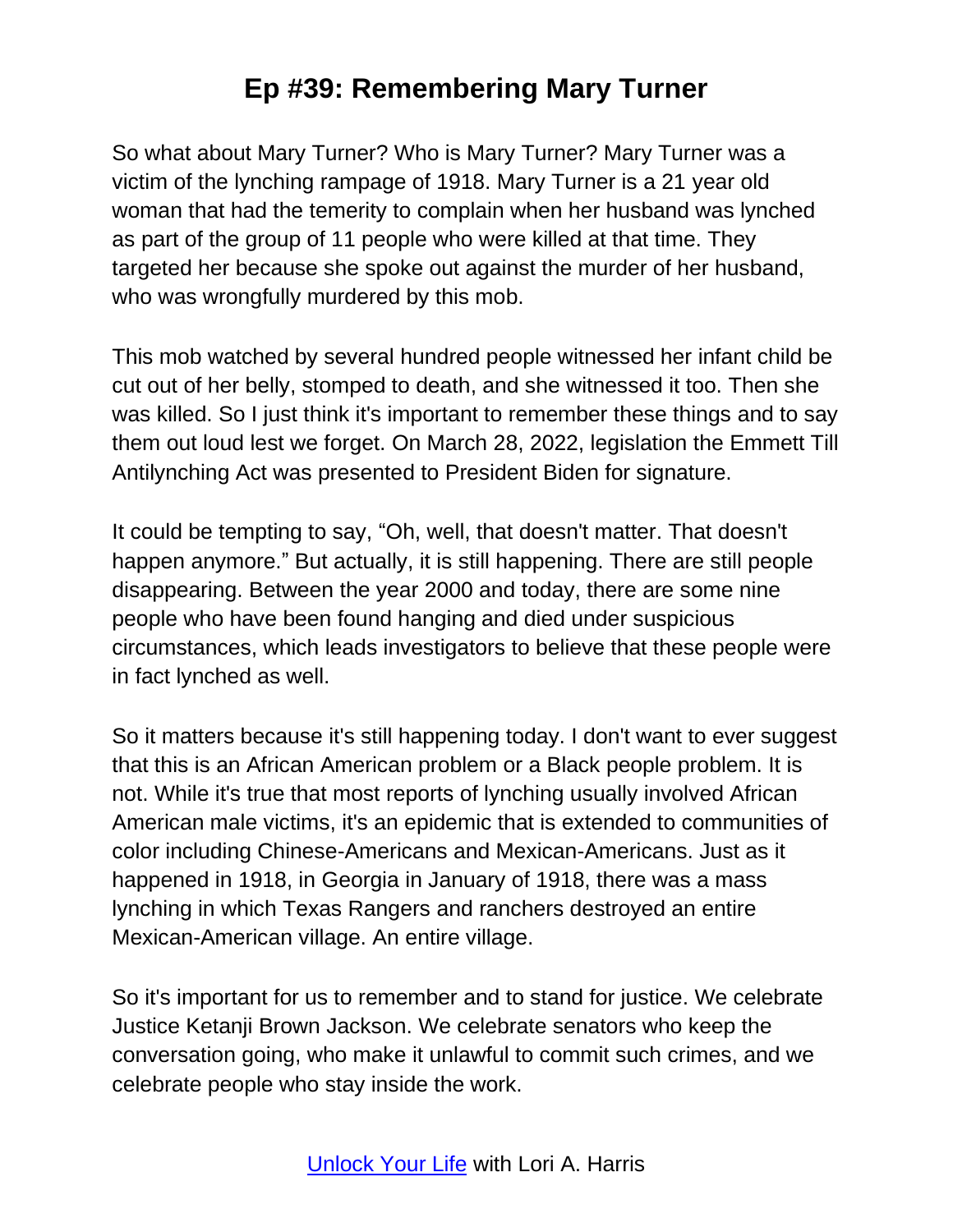One such person who is staying inside the work is my friend Brittany Gooden. Brittany is doing a film to shine the light on the lynching of her uncle Izell Parrott who died some 15/16 years ago in upstate New York. Izell Parrott.

How is Brittany shining the light on her uncle's death? She has a film that she's working on and producing and seeking funding for. Her film is called *Strange Bird*. If you want to learn more about it or support her effort for justice for *Strange Bird*, go to her website. It's strange-bird.com, and you can get more information about Britney's lovely uncle and current efforts to investigate his suspicious death.

Now, I promised you at the beginning of the podcast that there would be tips and tools for the revolutionaries among us. In order for us to keep the revolution going, our work going, we need to keep an open mind. This work too is a form of vision work.

So when we get wearied, and it's likely that you will get weary doing this kind of work, I invite you to go back to why you started. Think about why you started this journey. Think about who it is that you hope to serve and the difference you hope to make. I also encourage our listeners to stay open, stay flexible, and be willing to change the way you serve. To not get stuck to consider another way to serve.

All over the country people are changing the way they serve. Some people are forming for purpose or nonprofit organizations. Some people are changing which side they serve on. Perhaps you've been a lifelong public defender, and now you're considering running for office. Perhaps it's running for judge, running for the school board, running for the local prosecutor. There are a number of ways that we can continue to serve.

When we open our minds to other possibilities, we open the field of possibilities for everyone. You can just change your mind, change sides. I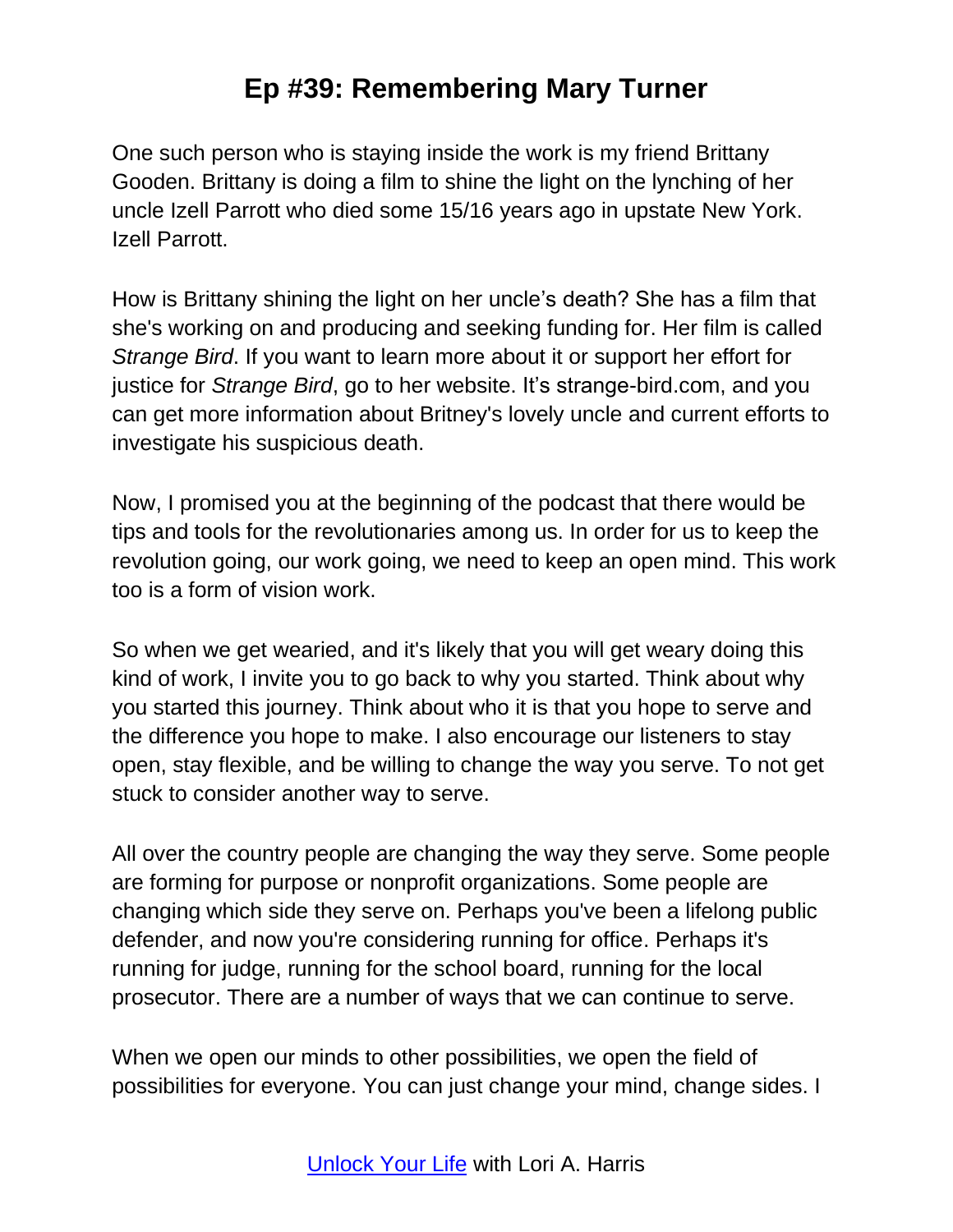have friends who are now working as advisors to local prosecutors. I know prosecutors who have gone out publicly and told more information, revealed more information from the inside about how it works to work with law enforcement, and what justice looks like.

That's just in the criminal justice arena, but there are people switching it up in all areas of life where we have an opportunity to serve. Whether it's how you serve as a social worker or an educator or medical service provider. It's important that we stay flexible and not get stuck in our ways. It's also important that we continue to have ways to care for ourselves so that we can stay inside this effort and keep our revolutionary work going.

So whether you are a frontline activist or someone working behind the scenes, it's important to practice good self-care. What does good self-care look like? Well, first of all, I think it's great to have tips and tools you can use in the battlefield, when you're feeling really particularly stressed.

Whether you're in a courtroom, in a hearing, doing an important meeting, making a presentation. If you find yourself feeling a little anxious, a little anxiety, it's important to be able to do something in that moment to calm your nervous system. To tell the body everything is okay. I've got this.

You all know my favorite tip is to return to the breath. We can always remember to breathe. When you find that your breath is getting a little bit anxious, I invite you to stop, pause, close your mouth, take a breath in through the nose, hold it, and then blow out through the mouth as if blowing through a straw. In through the nose and out through the mouth as if blowing through a straw.

Another thing you might consider that seems kind of counter intuitive is called progressive muscle relaxation. What you do is you tighten your muscles and then relax them. By concentrating all that energy, it relaxes the body. All you need to do is tighten and release your muscles.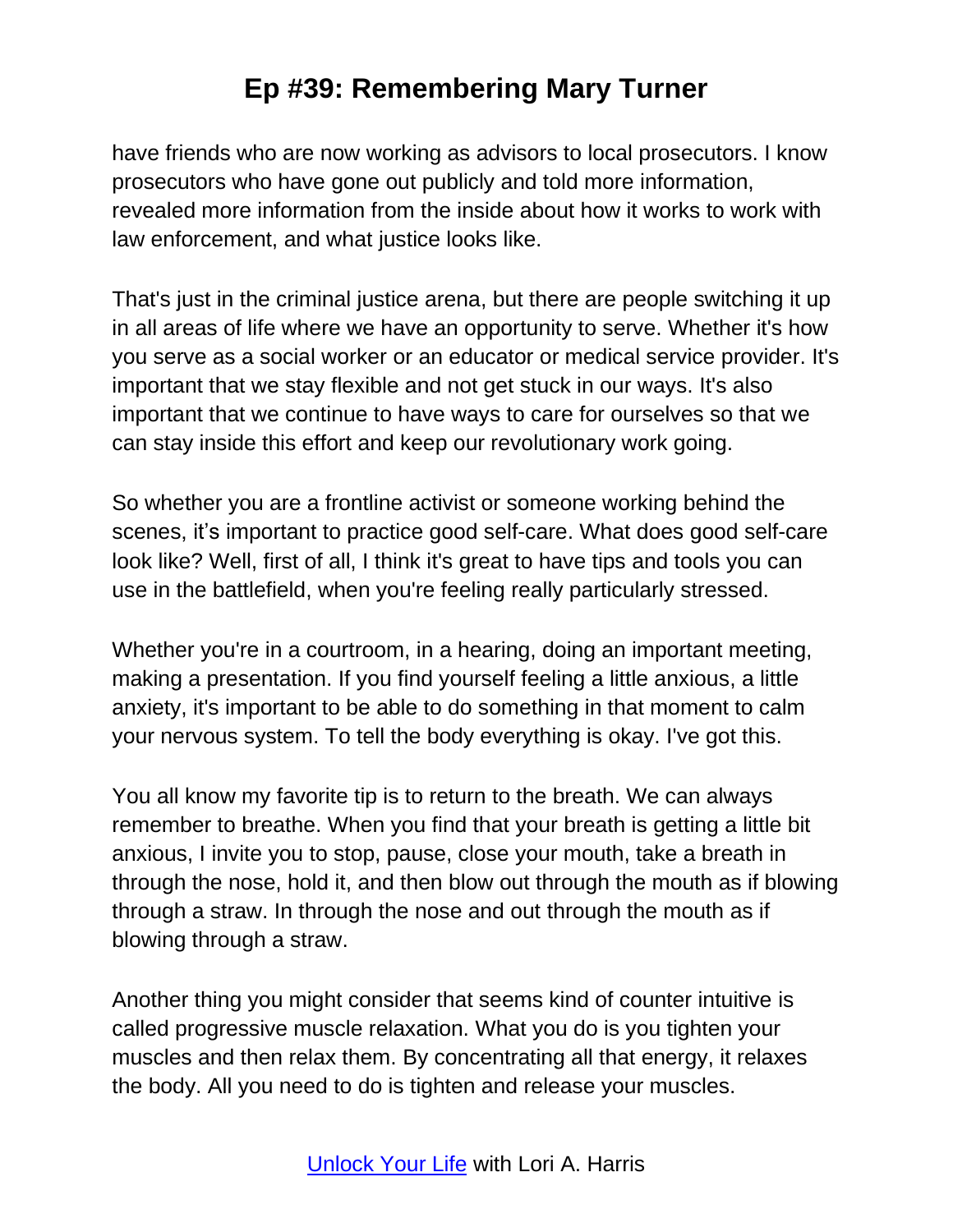Start with your feet, clench your toes, and press your heels towards the ground. Squeeze tightly for a few breaths, then release. Now flex your feet in pointing your toes up towards your head and hold that for a few seconds, then release. You can do this exercise going all the way up your body. You could try it just right now with me.

Take your hand, tighten your hand into a fist, hold it, hold it, and then release it. I know that when I do it I feel a slight tingle through my body. But it's a great way to acknowledge that you're feeling some anxiety, take action, and then release it.

Now, these are just something quick that you can do to offer yourself some comfort or self-soothing. The last thing that I would suggest to you is more of an ongoing practice. It's just taking good self-care. These are the basic things that we all talk about and aspire to do on a regular basis.

But I'm going to remind you again right now, get enough sleep. All of us need a certain amount of sleep. I find that I need at least seven hours sleep. Eight is usually too much for me, but seven is perfect. Then I feel good. Some people need even more. But getting sufficient sleep can help you with concentration, with your memory, and managing the stress of the revolution.

Good nutrition, eat in moderation. Eat mindfully, not mindlessly, but eat mindfully while you're eating. Make good, healthy choices with your food. Consume enough water, hydrate the body. Whenever you're having a headache, a great thing to do is just drink a glass of water. The final tip of the day is get sufficient exercise. Five days a week, 30 minutes a day will do the body good. Will do your mind good.

So that's it. Those are my self-care tools for revolutionaries, activists, and people who love people. In order to serve you have to take good care. Over a hundred years were invested in passing antilynching legislation. What